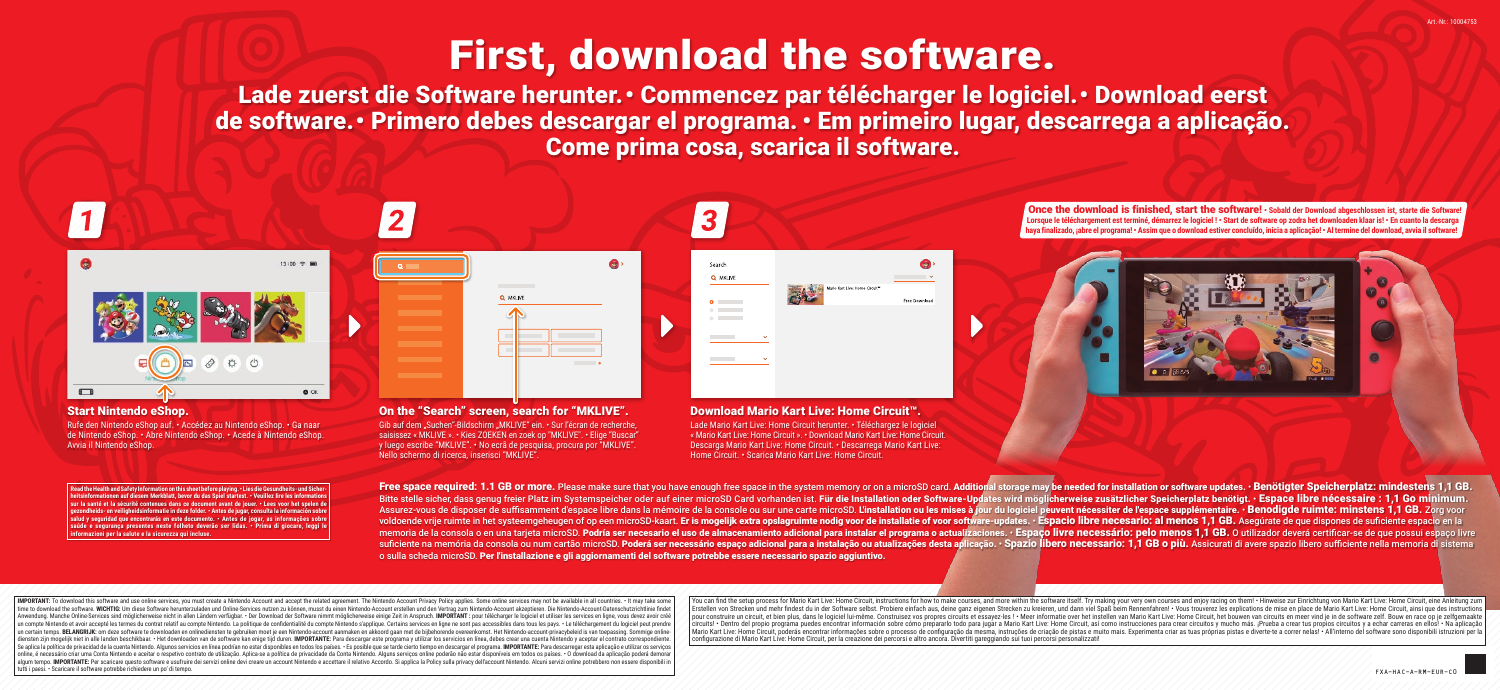

#### **Ladda först ner programvaran.**

1. Starta Nintendo eShop. 2. På skärmen "Search", sök efter "MKLIVE". 3. Ladda ner Mario Kart Live: Home Circuit™ .

#### **När nedladdningen är klar, starta programvaran!**

Se till att du har tillräckligt med ledigt utrymme i systemminnet eller på ett microSD-kort. Ytterligare lagring kan behövas för installation eller programuppdateringar. **Ledigt utrymme krävs**: 1,1 GB eller mer

**VIKTIGT**: För att ladda ner den här programvaran och använda onlinetjänster måste du skapa ett Nintendo-konto och acceptera det relaterade avtalet. Nintendo-kontots sekretesspolicy gäller. Vissa onlinetjänster kanske inte är tillgängliga i alla länder. • Det kan ta lite tid att ladda ner programvaran.

Du kan hitta installationsprocessen för Mario Kart Live: Home Circuit, instruktioner för hur man gör banor och mer i själva mjukvaran. Testa att göra dina helt egna banor och njut av att tävla på dem!

#### **Hälso- och säkerhetsinformation**

Läs och observera hälso- och säkerhetsinformationen. Underlåtenhet att göra det kan leda till personskada eller skada. Vuxna bör övervaka när barn använder denna produkt. **Rekommenderas för åldrarna 6 och uppåt.**

#### **VARNING**

• **Kvävningsrisk**: Denna produkt består av små delar som kan sväljas av ett barn eller husdjur. Förvara denna produkt och dess förpackning utom räckhåll.

• Kassera eventuell oönskad förpackning efter att produkten tagits bort. Om ett barn eller husdjur sväljer produkten, en del av produkten eller dess förpackning, kontakta omedelbart en läkare/veterinär.

• **Strypningsrisk**: USB-laddningskabeln kan rullas runt halsen.

#### **VARNING – Elektrisk säkerhet**

• Använd endast den medföljande USB-laddningskabeln (HAC-010) eller Nintendo Switch AC-adaptern (HAC-002(UKV)/HAC-002(EUR)/HAC-002(AUS)) som medföljer Nintendo Switch™ -konsolen (eller säljs separat) för att ladda denna produkt.

Om du använder den medföljande USB-laddningskabeln med ett vanligt hushållsuttag, använd endast en nätadapter som är kompatibel med denna produkt, såsom den separat sålda Nintendo USB nätadaptern (CLV-003(UKV)/ CLV-003(EUR)/CLV -003(AUS)) eller annan USB-kompatibel nätadapter. Se till att använda en nätadapter som har godkänts för användning i ditt land, och läs dess bruksanvisning för att säkerställa att den kan leverera ström till denna produkt.

 $\cdot$  Denna produkt ska endast anslutas till klass II-enheter som bär följande symbol:  $\Box$ 

• Utsätt inte denna produkt eller batteriet inuti för mikrovågor, höga temperaturer, direkt solljus eller extremt kalla temperaturer.

• Låt inte denna produkt komma i kontakt med vätska och använd den inte med våta eller oljiga händer. Om vätska kommer in i produkten, sluta använda den och kontakta Nintendos kundsupport.

• Utsätt inte denna produkt för överdriven kraft. Dra inte i USB-laddningskabeln och vrid den inte för hårt. • Rör inte enhetens kontakter med fingrarna eller metallföremål.

• Rör inte nätadaptern eller anslutna enheter under laddning under åskväder.

• Om du hör ett konstigt ljud, ser rök eller luktar något konstigt, sluta använda den här produkten och kontakta Nintendos kundsupport.

• Ta inte isär eller försök reparera denna produkt. Om den här produkten är skadad, sluta använda den och kontakta Nintendos kundsupport. Rör inte vid skadade områden. Undvik kontakt med eventuell läckande vätska.

**VARNING – Batterisäkerhet**

• Använd endast det dedikerade batteriet (HAC-038) för denna produkt. Det finns risk för explosion om ett felaktigt batteri används.

• Sluta använda om batteriet läcker. Om batterivätska kommer i kontakt med dina ögon, skölj omedelbart dina ögon med mycket vatten och kontakta en läkare. Om någon vätska läcker på dina händer, tvätta dem noggrant med vatten. Torka försiktigt av vätskan från enhetens utsida med en trasa. • Utsätt inte batteriet för värme och släng det inte i eld.

#### **VARNING – Allmänt**

• Endast för inomhusbruk. Ej för användning på offentliga platser.

• Använd inte denna produkt inom 15 centimeter från en pacemaker när du använder trådlös kommunikation. Om du har en pacemaker eller annan implanterad medicinsk utrustning, kontakta först en läkare. • Rör inte produkten under drift. Håll hår och löst sittande kläder borta från rörliga delar.

• Undersidan kan bli varm vid användning. Var försiktig med att hantera produkten omedelbart efter användning.

• Var uppmärksam på din omgivning när du använder denna produkt för att undvika att kollidera med människor eller föremål i närheten. Gå inte runt medan du använder produkten och upprätthåll visuell kontakt med produkten när den används.

• Undvik att använda olicensierade tillbehör eller programvara med denna produkt. • Tryck inte vassa spetsar eller grova kanter på portarna mot huden.

**FÖRSIKTIG ANVÄNDNING**

• Använd inte produkten på platser där trådlös kommunikation inte är tillåten. • Undvik att använda produkten på instabila ytor eller på långhåriga mattor. • Undvik att använda eller förvara produkten på våta eller fuktiga platser, dammiga eller rökiga områden eller platser kallare än 5°C.

• Håll eller lyft inte produkten när hjulen rör sig.

• Håll eller lyft inte produkten i avgasområdet på baksidan av karten. • Om produkten blir smutsig, torka av den med en mjuk, torr trasa. Undvik att använda alkohol, thinner eller andra

lösningsmedel. Håll kontakter och hjul fria från damm. Undvik att använda fett eller smörimedel. • Se till att ladda det inbyggda batteriet minst en gång var sjätte månad. Om batteriet inte används under en längre

tid kan det bli omöjligt att ladda det. • Se till att inte täcka områdena inom den svarta ramen på kartonggrindarna. Kameran på produkten måste kunna se dessa områden för att spelet ska fungera korrekt.

#### **Användning av den integrerade kameran**

Denna produkt har en inbyggd kamera som kan strömma bilder på marknivå. Försiktighet bör iakttas för att inte inkräkta på integriteten för människorna runt omkring dig.

#### **Nintendo kundsupport**

**Sverige**: https://www.nintendo.se/support/service-och-garanti

#### **Kassering av denna produkt**

Släng inte denna produkt i hushållsavfallet. För detaljer se http://docs.nintendo-europe.com Produkten innehåller ett uppladdningsbart litiumionbatteri, som kan tas bort för kassering. För instruktioner om batteriborttagning, se https://battery.nintendo-europe.com

#### **Garanti-information**

För att ta reda på hur du får garantiinformation, se https://www.nintendo.se/support/service-och-garanti

**SUOMI**

### **Lataa ensin ohjelmisto.**

1. Käynnistä Nintendo eShop. 2. Etsi "Search"-näytöstä "MKLIVE".

3. Lataa Mario Kart Live: Home Circuit™ .

#### **Kun lataus on valmis, käynnistä ohjelmisto!**

Varmista, että järjestelmämuistissa tai microSD-kortilla on tarpeeksi vapaata tilaa. Lisätallennustilaa voidaan tarvita asennusta tai ohjelmistopäivityksiä varten. **Tarvittava vapaa tila**: 1,1 GB tai enemmän.

**TÄRKEÄÄ**: Jotta voit ladata tämän ohjelmiston ja käyttää online-palveluita, sinun on luotava Nintendo Account -tili ja hyväksyttävä siihen liittyvä sopimus. Nintendo Account -tilin tietosuojakäytäntöä sovelletaan. Jotkin verkkopalvelut eivät välttämättä ole saatavilla kaikissa maissa. • Ohjelmiston lataaminen voi kestää jonkin aikaa. Löydät Mario Kart Live: Home Circuitin asennusprosessin, ohjeet kurssien tekemiseen ja paljon muuta itse ohjelmistosta. Kokeile tehdä omia radasi ja nauti kilpailusta niillä!

#### **Terveys- ja turvallisuustiedot**

Lue ja huomioi terveys- ja turvallisuusohjeet. Jos näin ei tehdä, seurauksena voi olla loukkaantuminen tai vahinko. Aikuisten tulee valvoa lapsia, jotka käyttävät laitetta. **Suositellaan 6-vuotiaille ja sitä vanhemmille.**

#### **VAROITUS**

 $\bigtriangledown$ ∠∡  $\overline{\phantom{a}}$  • Tukehtumisvaara: Tämä tuote koostuu pienistä osista, jotka lapsi tai lemmikki voi niellä. Pidä tämä tuote ja sen pakkaus poissa niiden ulottuvilta.

• Hävitä kaikki tarpeettomat pakkaukset tuotteen poistamisen jälkeen. Jos lapsi tai lemmikki nielee tuotteen, tuotteen osan tai sen pakkauksen, ota välittömästi yhteys lääkäriin/ eläinlääkäriin.

• **Kuristumisvaara**: USB-latauskaapeli voi kiertyä kaulan ympärille.

#### **VAROITUS – Sähköturvallisuus**

• Käytä vain mukana toimitettua USB-latauskaapelia (HAC-010) tai Nintendo Switchin verkkolaitetta (HAC-002(UKV)/HAC-002(EUR)/HAC-002(AUS)), joka toimitetaan Nintendo Switch™ -konsolin mukana (tai myydään). erikseen) ladataksesi tämän tuotteen. Jos käytät mukana tulevaa USB-latauskaapelia tavallisen kotitalouspistorasian kanssa, käytä vain tämän tuotteen kanssa yhteensopivaa verkkolaitetta, kuten erikseen myytävää Nintendo USB-verkkovirtasovitinta (CLV-003(UKV)/ CLV-003(EUR)/CLV -003(AUS)) tai muu USB-yhteensopiva verkkolaite. Varmista, että käytät vaihtovirtasovitinta,

joka on hyväksytty käytettäväksi maassasi, ja lue sen käyttöohjeet varmistaaksesi, että se pystyy syöttämään virtaa tälle tuotteelle.

 $\cdot$  Tämä tuote on liitettävä vain luokan II laitteisiin, joissa on seuraava symboli:  $\Box$ • Älä altista tätä tuotetta tai sen sisällä olevaa akkua mikroaalloille, korkeille lämpötiloille,

• suorassa auringonpaisteessa tai erittäin kylmissä lämpötiloissa.

• Älä anna tämän tuotteen joutua kosketuksiin nesteiden kanssa äläkä käytä sitä märillä tai öljyisillä käsillä. Jos nestettä pääsee tämän tuotteen sisään, lopeta sen käyttö ja ota yhteyttä Nintendon asiakastukeen.

• Älä altista tätä tuotetta liialliselle voimalle. Älä vedä USB-latauskaapelista äläkä kierrä sitä liian tiukalle. • Älä koske laitteen liittimiin sormillasi tai metalliesineillä.

• Älä koske latauksessa oleviin verkkovirtasovittimeen tai liitettyihin laitteisiin ukkosmyrskyn aikana.

• Jos kuulet outoa ääntä, näet savua tai haistat jotain outoa, lopeta tämän tuotteen käyttö ja ota yhteyttä Nintendon asiakastukeen.

• Älä pura tai yritä korjata tätä tuotetta. Jos tämä tuote on vaurioitunut, lopeta sen käyttö ja ota yhteyttä Nintendon asiakastukeen. Älä koske vaurioituneisiin alueisiin. Vältä kosketusta mahdollisen vuotavan nesteen kanssa.

#### **VAROITUS – Akun turvallisuus**

• Käytä vain tälle tuotteelle tarkoitettua akkua (HAC-038). Räjähdysvaara on olemassa, jos käytetään väärää akkua. • Lopeta käyttö, jos akku vuotaa. Jos akkunestettä joutuu silmiin, huuhtele silmäsi välittömästi runsaalla vedellä ja ota yhteys lääkäriin. Jos nestettä vuotaa käsillesi, pese ne huolellisesti vedellä. Pyyhi neste varovasti laitteen ulkopuolelta kankaalla.

• Älä altista akkua kuumuudelle tai heitä sitä tuleen.

#### **VAROITUS – Yleistä**

• Vain sisäkäyttöön. Ei käytettäväksi julkisilla paikoilla. • Älä käytä tätä tuotetta 15 senttimetrin etäisyydellä sydämentahdistimesta, kun käytät langatonta yhteyttä. Jos sinulla on sydämentahdistin tai muu implantoitu lääketieteellinen laite, ota ensin yhteys lääkäriin. • Älä koske tuotteeseen käytön aikana. Pidä hiukset ja löysät vaatteet poissa liikkuvista osista. • Alapuoli voi kuumentua käytön aikana. Käsittele tuotetta varovasti heti käytön jälkeen. • Huomioi ympäristösi, kun käytät tätä tuotetta, jotta vältät törmäyksen lähellä olevien ihmisten tai esineiden kanssa. Älä kävele ympäriinsä käyttäessäsi tuotetta ja pidä näköyhteys tuotteeseen käytön aikana. • Vältä lisensoimattomien lisälaitteiden tai ohjelmistojen käyttöä tämän tuotteen kanssa. • Älä paina porttien teräviä kohtia tai karkeita reunoja ihoasi vasten.

# **HUOLELLINEN KÄYTTÖ**

• Älä käytä tuotetta paikoissa, joissa langaton tiedonsiirto ei ole sallittua.

• Vältä tuotteen käyttöä epävakailla pinnoilla tai pitkänukkaisilla matoilla.

• Vältä tuotteen käyttöä tai säilyttämistä märissä tai kosteissa paikoissa, pölyisissä tai savuisissa tiloissa tai paikoissa, jotka ovat kylmempiä kuin 5°C.

- Älä pitele tai nosta tuotetta, kun pyörät liikkuvat.
- Älä pitele tai nosta tuotetta mikroauton takana olevasta pakoputkesta.
- Jos tuote likaantuu, pyyhi se pehmeällä, kuivalla liinalla. Vältä alkoholin, ohenteiden tai muiden liuottimien

käyttöä. Pidä liittimet ja pyörät puhtaina pölystä. Vältä rasvan tai voiteluaineiden käyttöä. • Muista ladata sisäänrakennettu akku vähintään kuuden kuukauden välein. Jos akkua ei käytetä pitkään aikaan,

sen lataaminen voi olla mahdotonta.

• Älä peitä pahviporttien mustan kehyksen sisällä olevia alueita. Tuotteen kameran on voitava nähdä nämä alueet, jotta peli toimisi kunnolla.

#### **Integroidun kameran käyttö**

Tässä tuotteessa on integroitu kamera, joka voi suoratoistaa maanpinnan tason kuvia. Varo loukkaamasta ympärilläsi olevien ihmisten yksityisyyttä.

#### **Nintendon asiakastuki**

**Suomi**: https://www.nintendo.fi/tuki/huolto-ja-takuu

#### **Tämän tuotteen hävittäminen**

Älä hävitä tätä tuotetta kotitalousjätteen mukana. Katso lisätietoja http://docs.nintendo-europe.com  $\overline{\mathbb{X}}$ Tuote sisältää ladattavan litiumioniakun, joka voidaan irrottaa hävittämistä varten. Akun irrotusohjeet ovat osoitteessa https://battery.nintendo-europe.com

#### **Takuutiedot**

Lisätietoja takuutietojen saamisesta on osoitteessa https://www.nintendo.fi/tuki/huolto-ja-takuu

**Tekniska specifikationer / Tekniset tiedot** 

| Kart        | Driftsfrekvensband(n)<br>Toimintataajuuskaista(t) | Maximal radiofrekvenseffekt<br>Suurin radiotaajuusteho |
|-------------|---------------------------------------------------|--------------------------------------------------------|
| <b>WLAN</b> | 2412-2462MHz                                      | 15.5 dBm                                               |

Se http://docs.nintendo-europe.com för förklaring av symboler och markeringar som används på denna produkt Lisätietoja tässä tuotteessa käytetyistä symboleista ja merkinnöistä on osoitteessa http://docs.nintendo-europe.com

**Försäkran om överensstämmelse / Vaatimustenmukaisuusvakuutus**

Härmed förklarar Nintendo att radioutrustningstypen (kart) är i överensstämmelse med direktiv 2014/53/EU. Den fullständiga texten till EU-försäkran om överensstämmelse finns tillgänglig på följande internetadress: Täten Nintendo vakuuttaa, että radiolaitetyyppi (kart) on direktiivin 2014/53/EU mukainen. EU-vaatimustenmukaisuusvakuutuksen koko teksti on saatavilla seuraavasta Internet-osoitteesta: http://docs.nintendo-europe.com **Tillverkare**: Nintendo Co., Ltd., Kyoto 601-8501, Japan **Importör i EU**: Nintendo of Europe GmbH, Herriotstrasse 4, 60528 Frankfurt, Tyskland **Ekonomisk aktör i Norden**: Bergsala, Energigatan 19, 434 37 Kungsbacka, Sverige © 2020 Nintendo Co., Ltd. / Velan Studios Varumärken tillhör sina respektive ägare. Nintendo Switch och Mario Kart är varumärken som tillhör Nintendo. Tavaramerkit ovat omistajiensa omaisuutta. Nintendo Switch ja Mario Kart ovat Nintendon tavaramerkkejä.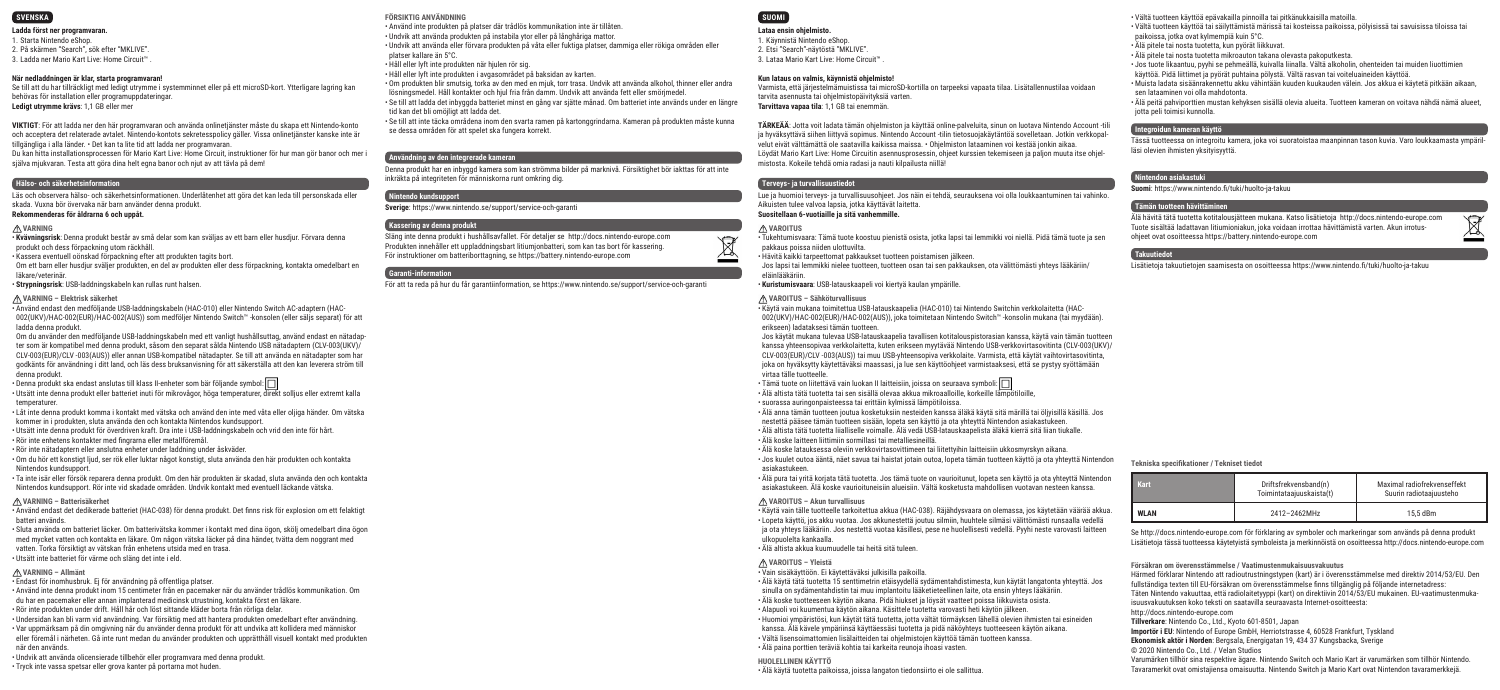#### **Health and Safety Information**

Please read and observe the health and safety information. Failure to do so could result in injury or damage. Adults should supervise the use of this product by children.

#### **Recommended for ages 6 and up.**

#### **WARNING**

• **Choking hazard:** This product is composed of small parts that could be swallowed by a child or pet. Keep this product and its packaging out of their reach.

• Dispose of any unwanted packaging after removing the product.

In the event a child or pet swallows the product, a part of the product or its packaging, immediately consult a doctor/vet. • **Strangulation hazard:** the USB charging cable can coil around the neck.

#### **WARNING – Electrical Safety**

• Use only the included USB charging cable (HAC-010) or the Nintendo Switch AC adapter (HAC-002(UKV)/HAC-002(EUR)/ HAC-002(AUS)) provided with the Nintendo Switch™ console (or sold separately) to charge this product. If using the included USB charging cable with a standard household socket, only use an AC adapter that is compatible with this product, such as the separately sold Nintendo USB AC adapter (CLV-003(UKV)/CLV-003(EUR)/CLV-003(AUS)) or another USB-compatible AC adapter. Please make sure to use an AC adapter that has been approved for use in your country, and read its instruction manual to ensure that it is able to supply power to this product.

 $\cdot$  This product is only to be connected to Class II devices bearing the following symbol:  $\Box$ 

• Do not expose this product or the battery inside to microwaves, high temperatures, direct sunlight, or extremely cold temperatures. • Do not let this product come into contact with liquid and do not use it with wet or oily hands. If liquid gets inside this product, stop using it and contact Nintendo Customer Support.

• Do not expose this product to excessive force. Do not pull on the USB charging cable and do not twist it too tightly. • Do not touch device connectors with your fingers or metal objects.

• Do not touch the AC adapter or connected devices while charging during a thunderstorm.

• If you hear a strange noise, see smoke or smell something strange, stop using this product and contact Nintendo Customer Support. • Do not disassemble or try to repair this product. If this product is damaged, stop using it and contact Nintendo Customer Support. Do not touch damaged areas. Avoid contact with any leaking fluid.

#### **WARNING – Battery Safety**

• Use only the dedicated battery (HAC-038) for this product. There is a risk of explosion if an incorrect battery is used. • Stop using if the battery is leaking. If battery fluid comes into contact with your eyes, immediately rinse your eyes with plenty of water and consult a doctor. If any fluid leaks on your hands, wash them thoroughly with water. Carefully wipe the fluid from the exterior of the device with a cloth.

• Do not expose the battery to heat or dispose of it in a fire.

#### **WARNING – General**

• For indoor use only. Not for use in public places.

• Do not use this product within 15 centimetres of a cardiac pacemaker while using wireless communication. If you have a pacemaker or other implanted medical device first consult a doctor.

• Do not touch the product during operation. Keep hair and loose clothing away from moving parts. • The underside may become hot during use. Take care handling the product immediately after use. • Be mindful of your surroundings when using this product to avoid colliding with nearby people or objects.

Do not walk around while operating the product, and maintain visual contact with the product while in use. • Avoid using unlicensed accessories or software with this product.

• Do not press sharp points or rough edges on the gates against your skin.

#### **CAREFUL USAGE**

• Do not use the product in places where wireless communication is not allowed.

• Avoid using the product on unstable surfaces, or on long-pile carpet.

• Avoid using or storing the product in wet or humid places, dusty or smoky areas or places colder than 5°C.

• Do not hold or lift the product when the wheels are moving.

• Do not hold or lift the product by the exhaust area on the back of the kart.

• If the product becomes dirty, wipe it with a soft, dry cloth. Avoid using alcohol, thinner or other solvents. Keep connectors and wheels free of dust. Avoid using grease or lubricants.

• Make sure to charge the built-in battery at least once every six months. If the battery is not used for an extended period of time, it may become impossible to charge it.

• Make sure not to cover the areas within the black frame on the cardboard gates. The camera on the product must be able to view these areas for the game to function properly.

#### **Use of the Integrated Camera**

This product has an integrated camera that can stream ground-level images. Care should be taken not to intrude upon the privacy of the people around you.

#### **ENGLISH Nintendo Customer Support**

EUR: **https://support.nintendo.com**  AU/NZ: **http://support.nintendo.com**

#### **Disposal of this Product**

Do not dispose of this product in household waste. For details see **http://docs.nintendo-europe.com** The product contains a rechargeable lithium-ion battery, which can be removed for disposal purposes. For battery removal instructions, see **https://battery.nintendo-europe.com**

# **Warranty Information**

To find out how to receive warranty information, see **support.nintendo.com**

# **Gesundheits- und Sicherheitsinformationen**

Bitte lies und beachte die folgenden Gesundheits- und Sicherheitsinformationen sorgfältig. Andernfalls kann dies zu Schäden oder Verletzungen führen. Kinder sollten während der Verwendung dieses Produkts von Erwachsenen beaufsichtigt werden. **Empfohlen ab 6 Jahren.**

#### **WARNUNG**

**EUTSCH** 

• **Erstickungsgefahr:** Dieses Produkt setzt sich aus Kleinteilen zusammen, die von Kindern und Haustieren verschluckt werden könnten. Bewahre das Produkt und Verpackungsmaterialien immer außerhalb der Reichweite von Kindern und Haustieren auf. • Entsorge bitte nach dem Auspacken des Produktes jegliches Verpackungsmaterial, das nicht mehr benötigt wird. Sollte ein Kind oder Haustier das Produkt, Teile des Produktes oder Verpackungsmaterialien verschlucken, suche umgehend einen Arzt bzw. Tierarzt auf.

• **Strangulierungsgefahr:** Das USB-Ladekabel könnte sich um den Hals schnüren.

**WARNUNG – Hinweise zur elektrischen Sicherheit**

• Verwende ausschließlich das beiliegende USB-Ladekabel (HAC-010) oder das der Nintendo Switch-Konsole beiliegende Netzteil (HAC-002(UKV)/HAC-002(EUR)/HAC-002(AUS)) (auch separat erhältlich), um dieses Produkt zu laden. Falls du das beiliegende USB-Ladekabel mit einer haushaltsüblichen Steckdose verwendest, setze nur Netzteile ein, die mit diesem Produkt kompatibel sind, wie beispielsweise das separat erhältliche Nintendo-USB-Netzteil (CLV-003(UKV)/CLV-003(EUR)/ CLV-003(AUS)) oder ein anderes USB-kompatibles Netzteil. Bitte stelle sicher, dass du ein Netzteil verwendest, das zur Verwendung in deinem Land freigegeben wurde, und lies dir die entsprechende Bedienungsanleitung genau durch, um sicherzugehen, dass das Netzteil in der Lage ist, dieses Produkt mit ausreichend Strom zu versorgen.

• Dieses Produkt ist nur an Geräten der Klasse II, welche folgendes Symbol tragen, anzuschließen:

• Setze das Produkt und die enthaltene Batterie keinen Mikrowellen, hohen Temperaturen, direkter Sonnenstrahlung oder extrem niedrigen Temperaturen aus.

• Achte darauf, dass das Produkt nicht mit Flüssigkeiten in Kontakt kommt, und verwende es nicht mit feuchten oder fettigen Händen. Sollte Flüssigkeit ins Innere des Produktes gelangen, stelle die Benutzung ein und wende dich an den Nintendo Service.

• Setze das Produkt nicht übermäßiger Krafteinwirkung aus. Ziehe nicht am USB-Ladekabel und wickele es nicht zu eng auf. • Berühre die Anschlüsse nicht mit deinen Fingern oder Gegenständen aus Metall.

• Berühre das Netzteil oder angeschlossene Geräte nicht, wenn während eines Gewitters ein Ladevorgang ausgeführt wird. • Solltest du ungewöhnliche Geräusche, Gerüche oder Rauchentwicklung bemerken, stelle die Benutzung ein und wende dich an

den Nintendo Service.

• Nimm das Produkt nicht auseinander und versuche nicht, es zu reparieren. Sollte das Produkt beschädigt sein, stelle die Benutzung ein und wende dich an den Nintendo Service. Berühre keine beschädigten Bereiche. Vermeide Kontakt zu ausgetretenen Flüssigkeiten.

#### **WARNUNG – Batteriesicherheit**

• Verwende nur die für dieses Produkt vorgesehene Batterie (HAC-038). Wird eine nicht vorgesehene Batterie verwendet, besteht Explosionsgefahr.

• Unterbrich die Verwendung dieses Produkts, falls aus der Batterie Flüssigkeit austritt. Sollte ausgetretene Batterieflüssigkeit mit deinen Augen in Berührung geraten, spüle deine Augen sofort mit viel Wasser aus und suche einen Arzt auf. Sollte die Flüssigkeit mit deinen Händen in Berührung geraten, wasche sie sorgfältig mit Wasser. Wische die Flüssigkeit mit einem Tuch vorsichtig von der Oberfläche dieses Produkts ab.

• Setze die Batterie keiner Hitze aus und entsorge sie nicht in einem Feuer.

**WARNUNG – Allgemeine Hinweise**

• Nur zur Verwendung in geschlossenen Räumen. Nicht an öffentlichen Orten zu verwenden.

• Achte bei der Verwendung des Produktes darauf, dass der Abstand zu einem Herzschrittmacher mindestens 15 cm beträgt, solange die drahtlose Verbindung verwendet wird. Solltest du einen Herzschrittmacher oder ein anderes implantiertes medizinisches Gerät nutzen, konsultiere vor der Verwendung einen Arzt.

• Fasse das Produkt während der Verwendung nicht an. Halte Haare und lockere Kleidung von beweglichen Teilen fern. • Die Unterseite wird während der Verwendung möglicherweise heiß. Sei vorsichtig, wenn du das Produkt direkt nach der Verwendung anfasst.

• Achte bei der Nutzung des Produkts auf deine Umgebung, um Zusammenstöße mit Personen oder Objekten in deiner Nähe zu vermeiden. Laufe während der Verwendung nicht herum und lasse das Produkt während der Verwendung nicht aus den Augen.

• Verwende kein unlizensiertes Zubehör und keine unlizensierte Software mit diesem Produkt. • Drücke keine scharfkantigen Pappspitzen oder Kanten der Tore gegen Haut.

**VORSICHTIGER GEBRAUCH**

• Verwende das Produkt nicht an Orten, an denen drahtlose Verbindungen nicht erlaubt sind. • Verwende das Produkt nicht auf unebenen Oberflächen oder Hochflorteppichen.

• Vermeide die Verwendung oder Aufbewahrung des Produkts an nassen, feuchten, staubigen oder verrauchten Orten und bei Temperaturen unter 5°C.

• Halte das Produkt nicht fest und hebe es nicht hoch, wenn die Räder sich bewegen.

• Halte das Produkt nicht am Auspuffbereich an der Hinterseite des Karts fest und hebe es nicht daran hoch.

• Sollte das Produkt verschmutzt sein, wische es mit einem trockenen, weichen Tuch ab. Verwende keinen Alkohol, keine Verdünner oder andere Lösungsmittel. Schütze die Anschlüsse und die Räder vor Staub. Verwende keine Schmiermittel.

• Lade die enthaltene Batterie mindestens einmal alle sechs Monate auf. Wenn die Batterie über längere Zeit nicht verwendet wird, kann sie möglicherweise nicht wieder aufgeladen werden.

• Achte darauf, die Bereiche innerhalb des schwarzen Rahmens auf den Papptoren nicht zu verdecken. Die Kamera des Produktes muss diese Bereiche erfassen können, damit das Spiel ordnungsgemäß funktioniert.

#### **Verwendung der eingebauten Kamera**

Dieses Produkt enthält eine eingebaute Kamera, die Bildmaterial vom Bodenbereich übertragen kann. Achte darauf, nicht die Privatsphäre anderer zu verletzen.

#### **Nintendo Service**

Y  $\overline{\mathcal{A}}$ 

#### **https://support.nintendo.com**

#### **Entsorgen des Produkts**

Entsorge dieses Produkt nicht im Hausmüll. Weitere Informationen erhältst du unter:

#### **http://docs.nintendo-europe.com**

Das Produkt enthält eine wiederaufladbare Lithium-Ionen-Batterie, die für die Entsorgung entnommen werden kann. Informationen zum Entnehmen der Batterie findest du unter: **https://battery.nintendo-europe.com**

#### **Informationen zur Herstellergarantie**

Nähere Informationen zur Herstellergarantie findest du unter: **support.nintendo.com**

#### **FRANÇAIS**

#### **Informations sur la santé et la sécurité**

Veuillez lire les informations sur la santé et la sécurité et vous y conformer. Le non-respect des précautions indiquées peut entraîner des blessures ou des dégâts matériels. L'utilisation de ce produit par des enfants doit se faire sous la supervision d'un adulte. **Âge recommandé : 6 ans et plus.**

#### **À LIRE AVANT TOUTE UTILISATION D'UN JEU VIDÉO PAR VOUS-MÊME OU PAR VOTRE ENFANT I – Précautions à prendre dans tous les cas pour l'utilisation d'un jeu vidéo**

• Évitez de jouer si vous êtes fatigué ou si vous manquez de sommeil.

• Assurez-vous que vous jouez dans une pièce bien éclairée en modérant la luminosité de votre écran. • Lorsque vous utilisez un jeu vidéo susceptible d'être connecté à un écran, jouez à bonne distance de cet écran de télévision et aussi loin que le permet le cordon de raccordement.

• En cours d'utilisation, faites des pauses de dix à quinze minutes toutes les heures.

#### **II – Avertissement sur l'épilepsie**

• Certaines personnes sont susceptibles de faire des crises d'épilepsie comportant, le cas échéant, des pertes de conscience à la vue, notamment, de certains types de stimulations lumineuses fortes : succession rapide d'images ou répétition de figures géométriques simples, d'éclairs ou d'explosions. Ces personnes s'exposent à des crises lorsqu'elles jouent à certains jeux vidéo comportant de telles stimulations, alors même qu'elles n'ont pas d'antécédent médical ou n'ont jamais été sujettes elles-mêmes à des crises d'épilepsie.

• Si vous-même ou un membre de votre famille avez déjà présenté des symptômes liés à l'épilepsie (crise ou perte de conscience) en présence de stimulations lumineuses, consultez votre médecin avant toute utilisation.

• Les parents se doivent également d'être particulièrement attentifs à leurs enfants lorsqu'ils jouent avec des jeux vidéo. Si vousmême ou votre enfant présentez un des symptômes suivants : vertige, trouble de la vision, contraction des yeux ou des muscles, trouble de l'orientation, mouvement involontaire ou convulsion, perte momentanée de conscience, il faut cesser immédiatement de jouer et consulter un médecin.

#### **AVERTISSEMENT**

• **Risque d'étouffement :** ce produit est composé de petits éléments qui pourraient être avalés par un enfant ou un animal. Gardez le produit et son emballage hors de leur portée.

• Une fois le produit retiré de l'emballage, jetez les éléments d'emballage dont vous n'avez plus besoin.

Si jamais un enfant ou un animal avale le produit, l'un de ses composants ou un des éléments d'emballage, consultez immédiatement un médecin ou un vétérinaire.

• **Risque d'étranglement :** le câble de recharge USB pourrait s'enrouler autour du cou.

#### **AVERTISSEMENT – Électricité**

soleil, ou à des températures extrêmement basses.

produit et contactez le service consommateurs Nintendo.

**AVERTISSEMENT – Batterie**

**AVERTISSEMENTS GÉNÉRAUX**

d'une autre batterie.

**VIGILANCE**

 $\sqrt{\phantom{a}}$ 

est inférieure à 5 °C.

• Ne touchez pas les connecteurs avec vos doigts ou des objets en métal.

• N'exposez pas la batterie à de fortes chaleurs et ne la jetez pas dans le feu.

• Utilisation en intérieur uniquement. Ne pas utiliser dans les lieux publics.

Ne marchez pas pendant que vous utilisez le produit, et ne le quittez pas des yeux. • N'utilisez pas d'accessoires ou de logiciels sans licence officielle avec ce produit. • Ne pressez pas les pointes ou les arêtes des portiques contre votre peau.

• Ne tenez pas et ne soulevez pas le produit pendant que les roues tournent.

pendant une longue période, il pourrait être impossible de la recharger.

Ne jetez pas ce produit à la poubelle. Pour plus d'informations, visitez le site :

pouvoir détecter ces zones pour que le jeu fonctionne correctement.

**Utilisation de la caméra intégrée**

l'intimité des personnes autour de vous. **Service consommateurs Nintendo https://support.nintendo.com Comment jeter ce produit**

**http://docs.nintendo-europe.com**

• Évitez d'utiliser le produit dans des endroits où les communications sans fil sont interdites. • Évitez d'utiliser le produit sur des surfaces instables ou des tapis à poils longs.

• Ne tenez pas et ne soulevez pas le produit par les pots d'échappement situés à l'arrière du kart.

Protégez les connecteurs et les roues de la poussière. Évitez d'utiliser de la graisse ou des lubrifiants.

Ce produit contient une batterie lithium-ion rechargeable qui peut être retirée afin d'être jetée convenablement. Vous trouverez des instructions pour retirer la batterie sur le site Internet suivant : **https://battery.nintendo-europe.com**

• N'utilisez que le câble de recharge USB (HAC-010) ou l'adaptateur secteur (HAC-002(UKV)/HAC-002(EUR)/HAC-002(AUS)) fourni

Si vous utilisez le câble fourni avec une prise de courant ordinaire, n'utilisez qu'un adaptateur secteur compatible tel que l'adaptateur secteur USB Nintendo (CLV-003(UKV)/CLV-003(EUR)/CLV-003(AUS)) vendu séparément, ou bien un autre adaptateur secteur USB compatible. N'utilisez qu'un adaptateur secteur dont l'utilisation a été approuvée dans votre pays, et lisez son mode

• N'exposez pas ce produit ou la batterie qu'il contient à des micro-ondes, à des températures élevées, à la lumière directe du

• Ne laissez pas ce produit entrer en contact avec des liquides et ne le manipulez pas avec des mains humides ou grasses. Si du liquide pénètre à l'intérieur de ce produit, cessez de l'utiliser et contactez le service consommateurs Nintendo. • Ne soumettez pas ce produit à une force excessive. Ne tirez pas sur le câble USB et ne pliez pas fortement.

• Si vous entendez un bruit suspect, que vous voyez de la fumée ou que vous sentez une odeur étrange, cessez d'utiliser le

• Utilisez uniquement la batterie (HAC-038) destinée à alimenter ce produit. Il existe un risque d'explosion en cas d'utilisation

• Si la batterie fuit, cessez d'utiliser ce produit. Si du liquide provenant de la batterie entre en contact avec vos yeux, rincez immédiatement et abondamment avec de l'eau et consultez un médecin. En cas de contact avec la peau, rincez abondamment

• N'utilisez pas la manette à moins de 15 centimètres d'un stimulateur cardiaque lorsque la communication sans fil est activée. Si vous avez un stimulateur cardiaque ou tout autre dispositif médical implanté, consultez votre médecin avant utilisation. • Ne touchez pas le produit pendant son utilisation. N'approchez pas vos cheveux ou des vêtements amples des éléments mobiles. • Le dessous du produit pourrait chauffer pendant son utilisation. Faites attention quand vous le manipulez après utilisation. • Pendant l'utilisation de ce produit, faites attention aux personnes et aux objets qui vous entourent afin d'éviter toute collision.

• Évitez d'utiliser ou de ranger le produit dans des endroits mouillés, humides, poussiéreux ou enfumés, ou dont la température

• Si le produit est sale, essuyez-le avec un chiffon doux, et sec. Évitez l'utilisation d'alcool, de diluant ou de tout autre solvant.

• Assurez-vous de recharger la batterie incluse dans le produit au moins une fois tous les six mois. Si la batterie n'est pas utilisée

• Assurez-vous que les parties des portiques entourées d'une bordure noire ne soient pas couvertes. La caméra du produit doit

Ce produit est doté d'une caméra intégrée qui peut filmer en direct des images au niveau du sol. Veillez à respecter la vie privée et

• N'essayez pas de démonter ou de réparer ce produit. S'il est endommagé, cessez de l'utiliser et contactez le service consommateurs Nintendo. Ne touchez pas les parties endommagées. Évitez d'entrer en contact avec tout liquide s'échappant du produit.

avec la console Nintendo Switch (ou vendu séparément) pour recharger ce produit.

d'emploi afin de vous assurer qu'il peut fournir une alimentation électrique appropriée à ce produit. • Ce produit ne doit être connecté qu'à des appareils de classe II portant le symbole suivant :

• Pendant un orage, ne touchez pas l'adaptateur secteur ou ce produit lorsqu'il est en charge.

avec de l'eau. Retirez le liquide en essuyant soigneusement l'extérieur de ce produit avec un chiffon.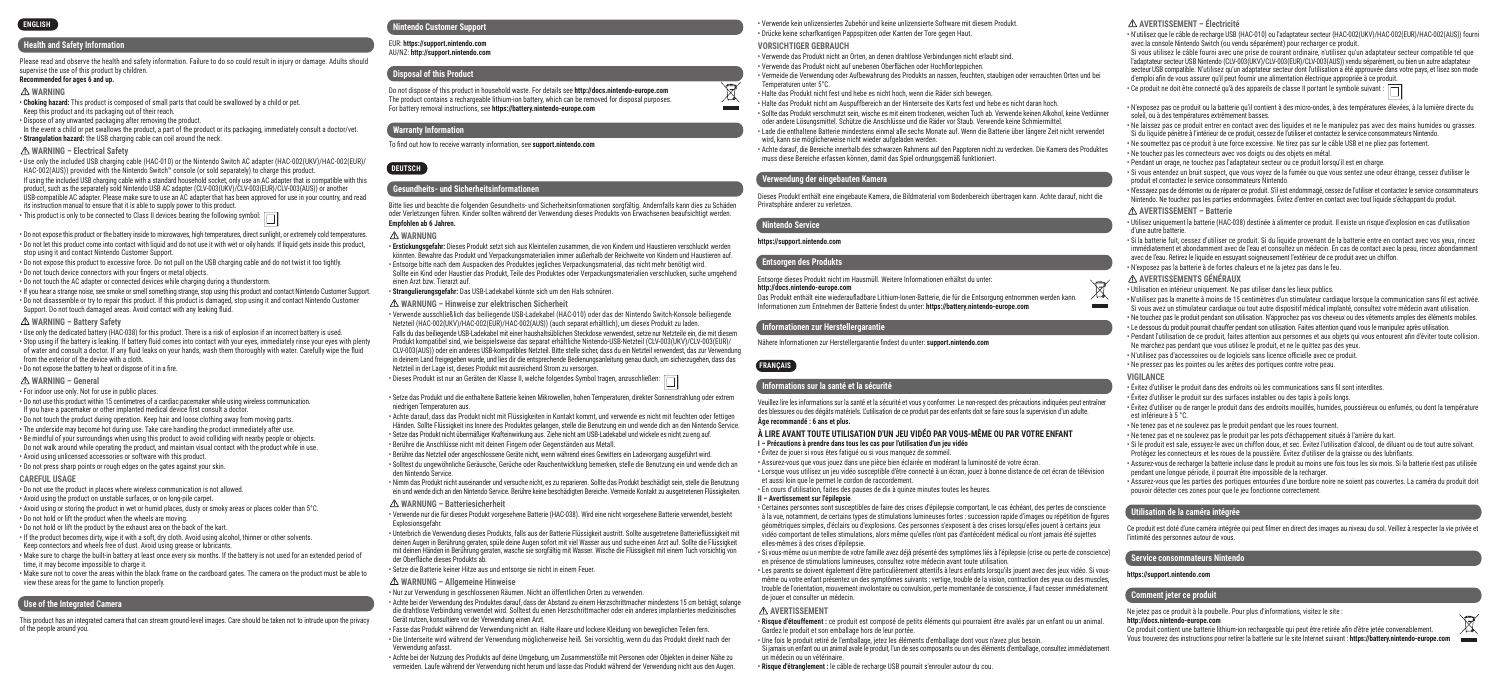#### **Informations de garantie**

Les informations concernant la garantie offerte pour ce produit sont disponibles sur le site : **support.nintendo.com**

# **NEDERLANDS**

# **Gezondheids- en veiligheidsinformatie**

Neem de gezondheids- en veiligheidsinformatie in acht. Het nalaten hiervan kan letsel en/of schade tot gevolg hebben. Ouders of voogden dienen toezicht te houden op kinderen wanneer ze dit product gebruiken.

#### **Aanbevolen voor iedereen van 6 jaar en ouder.**

#### **WAARSCHUWING**

• **Verstikkingsgevaar:** dit product bestaat uit kleine onderdelen die kunnen worden ingeslikt door kinderen of huisdieren. Houd dit product en het verpakkingsmateriaal buiten hun bereik.

• Gooi het verpakkingsmateriaal weg als je het niet meer nodig hebt na het uitpakken van het product. Als een kind of huisdier het product, een onderdeel ervan of het verpakkingsmateriaal inslikt, breng het dan meteen naar een arts/dierenarts.

• **Wurgingsgevaar:** de USB-oplaadkabel kan zich rond de nek wikkelen.

#### **WAARSCHUWING – Veiligheid in verband met elektriciteit**

• Gebruik alleen de bijgeleverde USB-oplaadkabel (HAC-010) of de Nintendo Switch-voeding (HAC-002(UKV)/HAC-002(EUR)/ HAC-002(AUS)) die bij het Nintendo Switch-systeem is geleverd (wordt ook apart verkocht), om dit product op te laden. Als je de bijgeleverde USB-oplaadkabel met een gewoon stopcontact wilt gebruiken, gebruik dan alleen een voeding die compatibel is met dit product, zoals de Nintendo-USB-voeding (CLV-003(UKV)/CLV-003(EUR)/CLV-003(AUS), wordt apart verkocht) of een andere USB-compatibele voeding. Gebruik alleen een compatibele voeding waarvan het gebruik is toegestaan in jouw land en lees de handleiding ervan om er zeker van te zijn dat de voeding in staat is dit product van stroom te voorzien. • Sluit dit product alleen aan op apparaten van klasse II met het volgende symbool:  $\Box$ 

• Stel dit product of de batterij erin niet bloot aan microgolven, hoge temperaturen, direct zonlicht of extreem lage temperaturen. • Laat het product niet in contact komen met vocht, en gebruik het niet met natte of vettige handen. Als er vocht in het product is gekomen, stop dan meteen met het gebruik ervan en neem contact op met de Nintendo Helpdesk.

• Oefen niet overmatig veel kracht op het product uit. Trek niet aan de USB-oplaadkabel en buig deze niet met overdreven veel kracht door.

• Raak de aansluitpunten van het product niet met je vingers of metalen voorwerpen aan.

• Raak de voeding of aangesloten apparaten niet aan tijdens het opladen als het onweert. • Als je een vreemd geluid hoort, rook ziet of iets vreemds ruikt, stop dan met het gebruik van dit product en neem contact op met de Nintendo Helpdesk.

• Probeer dit product niet zelf uit elkaar te halen of te repareren. Als dit product beschadigd is, stop dan met het gebruik ervan en neem contact op met de Nintendo Helpdesk. Raak geen beschadigde onderdelen aan. Vermijd contact met lekkende vloeistof.

**WAARSCHUWING – Veiligheid in verband met de batterij**

• Gebruik alleen de voor dit product ontworpen batterij (HAC-038). Het gebruik van een onjuiste batterij kan leiden tot een explosie. • Als de batterij lekt, stop dan meteen met het gebruik van het product. Als vloeistof uit de batterij in aanraking komt met je ogen, spoel ze dan onmiddellijk uit met veel water en raadpleeg een arts. Als vloeistof op je handen lekt, was ze dan grondig met water. Veeg de gelekte vloeistof voorzichtig van de buitenkant van het product met een doekje. • Stel de batterij niet bloot aan hitte en probeer hem niet met vuur te verbranden.

#### **WAARSCHUWING – Algemeen**

• Alleen voor gebruik binnenshuis. Niet voor gebruik in de openbare ruimte.

• Gebruik dit product niet binnen een afstand van 15 centimeter van een pacemaker wanneer je de draadloze communicatie gebruikt. Als je een pacemaker of een ander geïmplanteerd medisch apparaat hebt, raadpleeg dan eerst een arts.

• Raak het product niet aan terwijl het in beweging is. Houd haren en loszittende kleding uit de buurt van bewegende onderdelen. • De onderkant kan tijdens het gebruik heet worden. Houd hier rekening mee wanneer je het product direct na gebruik aanraakt. • Houd tijdens het gebruik van dit product rekening met je omgeving en met andere mensen, om te voorkomen dat je letsel of schade toebrengt aan andere personen of voorwerpen. Loop niet rond terwijl je het product bestuurt, en houd je ogen er voortdurend op gericht tijdens het gebruik.

• Gebruik geen ongelicenseerde accessoires of software met dit product.

• Druk scherpe punten of harde kanten op de poortjes niet tegen je huid.

#### **ZORGVULDIG GEBRUIK**

• Gebruik het product niet op plekken waar draadloze communicatie verboden is.

• Gebruik het product niet op instabiele oppervlakken of op hoogpolig tapijt.

• Gebruik en bewaar het product niet in natte, vochtige, stoffige of rokerige ruimtes, of in ruimtes waar het kouder is dan 5 °C. • Als de wielen draaien, houd het product dan niet vast en til het niet op.

• Houd het product niet vast aan de uitlaat aan de achterkant van de kart, en til het ook niet aan de uitlaat op. • Als het product vuil is, wrijf het dan schoon met een zachte, droge doek. Gebruik geen alcohol, verfverdunner of andere oplosmiddelen. Houd de aansluitpunten en wielen vrij van stof. Gebruik geen vet of smeermiddelen. • Laad de ingebouwde batterij minstens elke zes maanden op. Als de batterij lange tijd niet wordt gebruikt, kan het onmogelijk

worden om de batterij op te laden. • Zorg dat de gedeeltes binnen de zwarte kaders op de kartonnen poortjes niet bedekt zijn. De game functioneert alleen juist

als de camera van het product deze gedeeltes kan waarnemen.

#### **Gebruik van de geïntegreerde camera**

Dit product heeft een geïntegreerde camera die beelden van dicht bij de grond kan streamen. Maak geen inbreuk op de privacy van de mensen om je heen.

# **Nintendo Helpdesk**

**https://support.nintendo.com** 

#### **Dit product weggooien** Dit product mag niet samen met het huisvuil worden weggegooid. Kijk voor meer informatie op **http://docs.nintendo-europe.com** Het product bevat een oplaadbare lithium-ion-batterij. Deze kun je verwijderen en apart weggooien. Kijk voor instructies voor het verwijderen van de batterij op **https://battery.nintendo-europe.com**

#### **Informatie over de garantie**

```
Kijk op support.nintendo.com om te zien hoe je de garantievoorwaarden kunt ontvangen.
```
### **Información sobre salud y seguridad**

Lee con detenimiento la información sobre salud y seguridad. De lo contrario, se podrían producir daños o lesiones. Los niños deben usar este producto bajo la supervisión de un adulto.

# **Edad recomendada: a partir de 6 años.**

**ADVERTENCIA** 

**ESPAÑOL**

• **Riesgo de atragantamiento:** Este producto contiene piezas pequeñas que podrían ser ingeridas por un niño o una mascota. Mantén el producto y el embalaje fuera de su alcance.

• Desecha el embalaje que no quieras conservar una vez que hayas retirado el producto.

En el caso de que un niño o una mascota se trague el producto, alguno de sus componentes o el embalaje, consulta inmediatamente a un médico o un veterinario.

• **Riesgo de estrangulamiento:** El cable USB de carga puede enrollarse en el cuello.

#### **ADVERTENCIA – Uso de aparatos eléctricos**

• Utiliza únicamente el adaptador de corriente (HAC-002(UKV)/HAC-002(EUR)/HAC-002(AUS)), que acompaña a la consola Nintendo Switch y también se vende por separado, o el cable USB de carga (HAC-010) para cargar este producto. Si vas a emplear el cable USB de carga incluido en un enchufe doméstico estándar, usa solamente adaptadores de corriente que

sean compatibles con este producto, como el adaptador de corriente USB de Nintendo (CLV-003(UKV)/CLV-003(EUR)/CLV-003(AUS)) (se vende por separado) o cualquier otro adaptador de corriente que sea compatible con USB. Asegúrate de usar solo adaptadores de corriente aprobados en tu país y lee bien sus instrucciones para comprobar si pueden proporcionar la corriente necesaria a este producto.

• Recuerda siempre que este producto solo debe conectarse a dispositivos de clase II, distinguidos con el símbolo siguiente:

#### • No expongas este producto ni su batería a temperaturas elevadas, a microondas, a la luz directa del sol ni a temperaturas extremadamente bajas.

• No permitas que este producto entre en contacto con líquidos, y no toques el producto con las manos húmedas o grasientas. Si entrara líquido, deja de utilizar el producto inmediatamente y ponte en contacto con el Servicio de Atención al Consumidor. • No ejerzas demasiada fuerza sobre este producto. No retuerzas el cable USB de carga ni tires con fuerza de él.

• No toques los terminales del dispositivo con los dedos ni con ningún objeto metálico.

• Durante una tormenta eléctrica, no toques el adaptador de corriente ni los dispositivos conectados mientras se estén cargando. • Si percibes ruidos extraños, humo u olores inusuales, deja de utilizar el producto y ponte en contacto con el Servicio de Atención al Consumidor.

• No desmontes ni trates de reparar este producto. Si el producto está dañado, deja de utilizarlo y ponte en contacto con el Servicio de Atención al Consumidor. No toques las partes dañadas y evita el contacto con líquidos procedentes de fugas.

#### **ADVERTENCIA – Uso de la batería**

• Utiliza únicamente la batería (HAC-038) diseñada para este producto. Existe riesgo de explosión si se utiliza una batería de otro tipo.

• Si se produce una fuga de líquido de la batería, deja de usar el producto. Si el líquido de la fuga te entrara en los ojos, lávatelos inmediatamente con abundante agua y acude a un médico; si te cae en las manos, lávatelas bien con agua. Limpia cuidadosamente el líquido de la superficie de este producto con un paño.

• No expongas la batería a temperaturas elevadas ni la arrojes al fuego.

#### **A ADVERTENCIAS GENERALES**

• Para usar únicamente en espacios interiores. No debe usarse en lugares públicos.

• No utilices este producto a menos de 15 centímetros de un marcapasos cuando esté activada la comunicación inalámbrica. Si tienes implantado un marcapasos u otro dispositivo médico, no utilices el producto sin consultar antes a tu médico.

• No toques el producto mientras esté funcionando. No acerques el pelo ni prendas de ropa holgadas a los componentes que se muevan.

• Es posible que la parte inferior del producto se caliente mientras se utiliza. Ten cuidado al tocar el producto inmediatamente después de su uso.

• Cuando juegues, comprueba que haya suficiente espacio a tu alrededor y presta atención a las personas y obstáculos que te rodeen. No camines mientras operas el producto y procura mantener siempre el contacto visual con él durante su uso. • No utilices accesorios o programas cuyo uso con el producto no esté autorizado.

• No presiones la piel con los bordes o las esquinas puntiagudas de los arcos.

# **TRATAR CON CUIDADO**

 $\sqrt{2}$  $\lambda$ **Contract**  • No utilices el producto en zonas donde esté prohibido el uso de la comunicación inalámbrica. • Procura no utilizar el producto en superficies inestables ni sobre alfombras o moquetas de pelo largo. • No utilices ni almacenes el producto en lugares húmedos o mojados, ni en zonas donde abunde el polvo o el humo ni en lugares con temperaturas inferiores a 5°C.

• No sostengas ni levantes el producto mientras las ruedas estén en movimiento.

- No sostengas ni levantes el producto agarrándolo por el tubo de escape situado en la parte trasera del kart.
- Si el producto se ensucia, límpialo con un paño suave y seco. No utilices alcohol ni otros disolventes. Procura que no entre polvo en los terminales ni en las ruedas. No utilices grasa ni otros lubricantes.

• Asegúrate de recargar la batería interna al menos una vez cada seis meses. Si la batería deja de utilizarse durante un largo periodo de tiempo, puede perder permanentemente su capacidad de carga.

• Asegúrate de que no cubres las zonas situadas dentro de los rectángulos negros de los arcos de cartón. La cámara del producto debe poder ver dichas zonas para que el juego pueda funcionar correctamente.

### **Uso de la cámara integrada**

Este producto cuenta con una cámara integrada que puede transmitir imágenes tomadas a ras de suelo. Ten cuidado de no invadir la privacidad de las personas que te rodeen.

# **Servicio de Atención al Consumidor**

#### **https://support.nintendo.com**

#### **Cómo desechar este producto**

No te deshagas de este producto tirándolo a la basura doméstica.

Visita **http://docs.nintendo-europe.com** para obtener más información. El producto contiene una batería recargable de ion-litio que puede extraerse para ser desechada.

Visita **https://battery.nintendo-europe.com** para consultar las instrucciones sobre cómo extraer la batería.

## **Garantía**

#### Visita **support.nintendo.com** para descubrir cómo solicitar la garantía.

#### **Garantía - España [090420/ESP-MKL]**

**GARANTÍA COMERCIAL DE 24 MESES (MARIO KART LIVE: HOME CIRCUIT)**  Esta garantía comercial cubre el kart de Mario Kart Live: Home Circuit (el "**Producto**") para su utilización con consolas Nintendo Switch o consolas Nintendo Switch Lite.

Sujeto a los términos y exclusiones que se detallan a continuación, Nintendo Ibérica, S.A. ("**Nintendo**"), con domicilio en C/ Estébanez Calderón 3-5, 28020 Madrid, garantiza al consumidor original que compre el Producto ("**usted**") que, durante un plazo de 24 meses siguientes a la fecha de primera compra del Producto por usted en España o dentro del Espacio Económico Europeo,

el Reino Unido y Suiza, el Producto carecerá de defectos de material y de fabricación. **EXCLUSIONES DE LA GARANTÍA COMERCIAL**

# **Esta garantía comercial no cubre:**

# software, juegos o consolas de Nintendo (tanto si fueron o no incluidos con el Producto en el

- momento de la compra);
- dispositivos, incluidos los arcos de cartón (tanto si fueron o no incluidos con el Producto en el momento de la compra);
- desgaste o destrozos en los neumáticos con el paso del tiempo (para evitar cualquier duda, no se considerarán como defectos de material o fabricación de este Producto);
- accesorios, dispositivos u otros artículos destinados a ser usados con el Producto, pero que no fueron fabricados por o para Nintendo (tanto si fueron o no incluidos con el Producto en el momento de la compra);

el Producto, si fue comprado fuera del Espacio Económico Europeo, el Reino Unido y Suiza;

el Producto, si ha sido revendido, o usado con fines comerciales o de alquiler;

el Producto, si sufre daños accidentales, por negligencia de usted y/o por la de un tercero, por uso irrazonable, por modificación, por haber sido usado con productos no suministrados, no licenciados o no autorizados por Nintendo para ser usados con el Producto (por ejemplo, actualizaciones no autorizadas de juegos, dispositivos de copia, adaptadores, adaptadores de corriente o accesorios no autorizados), por un virus informático transferido a través de conexión a internet, por un virus informático transferido mediante dispositivo no licenciado por Nintendo o mediante otras formas de comunicación electrónica, por utilización del Producto sin observar las indicaciones correspondientes, o por cualquier otra causa que no esté relacionada con defectos de material o de fabricación;

 defectos en el Producto que sean causados por el uso de pilas o baterías recargables que sean defectuosas, estén dañadas o tengan fugas, o por cualquier otro uso de pilas o baterías recargables que no sea conforme a las instrucciones correspondientes;

 la reducción gradual de la capacidad y rendimiento de la batería del Producto por el transcurso del tiempo (para evitar cualquier duda, no se considerará como un defecto de material o fabricación de este Producto);

 el Producto, si ha sido abierto, modificado o reparado por una persona o compañía ajena a Nintendo o sus representantes autorizados, o si su número de serie ha sido alterado, modificado o suprimido; la pérdida de datos o cualquier otro contenido como consecuencia de formatear la memoria del

comunicar a Nintendo el defecto existente en el Producto dentro de los 24 meses siguientes a

devolver el Producto a Nintendo dentro de los 30 días siguientes a la comunicación de dicho

Para hacer uso de esta garantía, le rogamos que contacte con el **Servicio de Atención al** 

3. adjunte una copia de su prueba de compra, que indique la fecha de compra del Producto. Si, una vez inspeccionado el Producto, Nintendo admite que el Producto es defectuoso, Nintendo reparará o sustituirá la pieza causante del defecto o sustituirá el elemento pertinente del Producto

Si el plazo de garantía de 24 meses ha finalizado en el momento en que el defecto se comunique a Nintendo o si el defecto no está cubierto por esta garantía, Nintendo podría estar dispuesto, a su entera discreción, a reparar o sustituir la pieza causante del defecto o sustituir el elemento pertinente del Producto. Para mayor información o, en particular, para conocer los detalles de los costes de dichos servicios, le rogamos que contacte con el **Servicio de Atención al Consumidor. Esta garantía comercial no afecta a los derechos que usted pueda tener legalmente como comprador de bienes de consumo. Los derechos aquí descritos son adicionales** 

Esta garantía comercial adicional no afecta a los derechos que usted pueda tener legalmente como comprador de bienes de consumo. En caso de falta de conformidad con el contrato, el vendedor es legalmente responsable, y el consumidor y usuario tiene derecho a la reparación del Producto, a su sustitución, a la rebaja del precio o a la resolución del contrato, de acuerdo

Al enviar el Producto al Servicio de Atención al Consumidor, le rogamos que:

Producto.

defecto a Nintendo.

**Consumidor**.

 $\boxtimes$  $\overline{\phantom{0}}$ 

sin coste alguno.

**a los contemplados por la ley.** 

**GARANTÍA LEGAL DEL VENDEDOR** 

**CÓMO HACER USO DE ESTA GARANTÍA COMERCIAL** Para hacer uso de esta garantía comercial, usted deberá:

la fecha de compra del Producto por usted;

1. utilice el embalaje original cuando sea posible; 2. facilite una descripción del defecto;